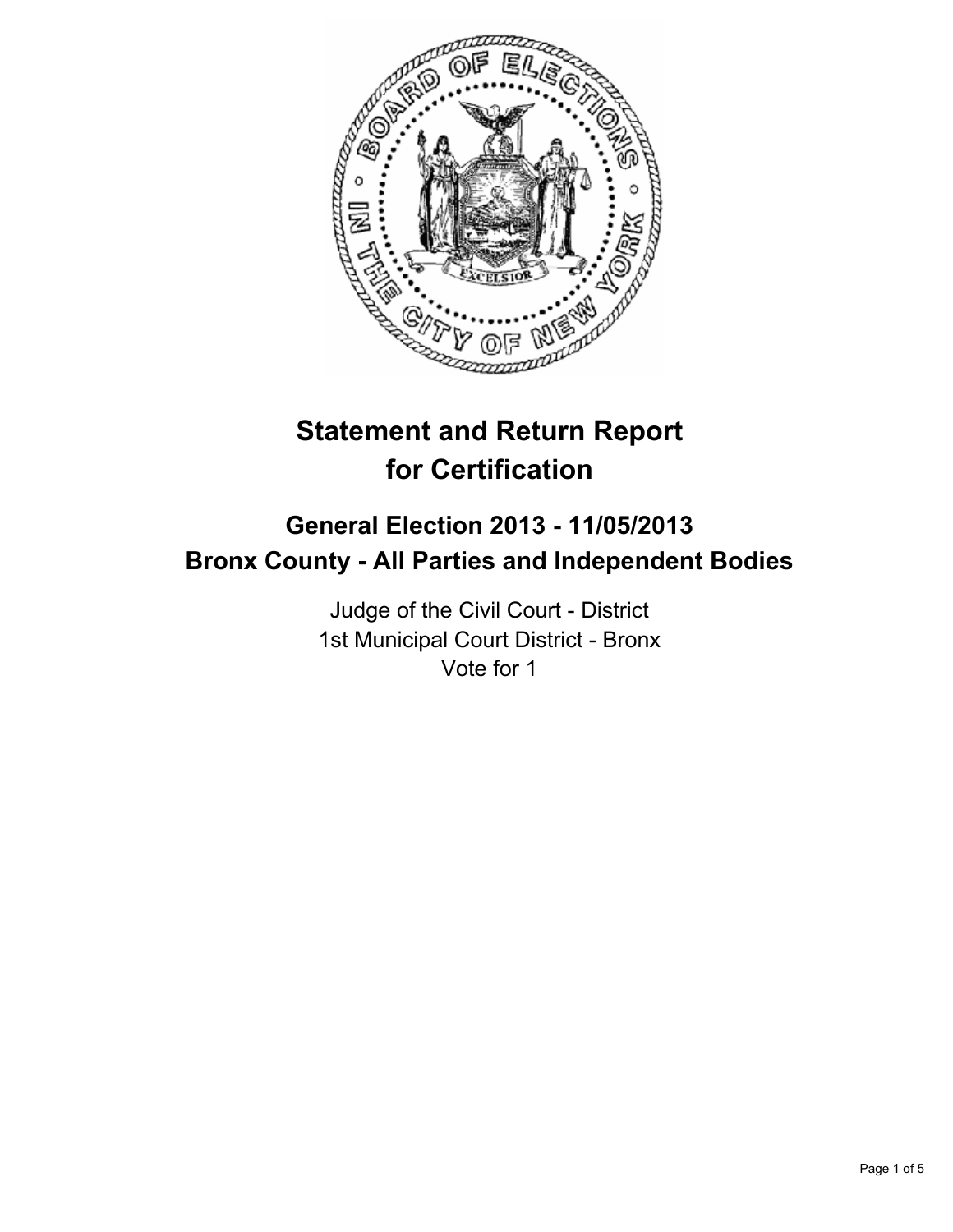

## **Assembly District 78**

| <b>PUBLIC COUNTER</b>                                    | 506 |
|----------------------------------------------------------|-----|
| <b>EMERGENCY</b>                                         | 0   |
| ABSENTEE/MILITARY                                        | 12  |
| <b>FEDERAL</b>                                           | 0   |
| <b>SPECIAL PRESIDENTIAL</b>                              | 0   |
| <b>AFFIDAVIT</b>                                         | 9   |
| <b>Total Ballots</b>                                     | 527 |
| Less - Inapplicable Federal/Special Presidential Ballots | 0   |
| <b>Total Applicable Ballots</b>                          | 527 |
| ARMANDO MONTANO (DEMOCRATIC)                             | 379 |
| LUCIANNA LOCOROTONDO (WAR VETERANS)                      | 33  |
| <b>Total Votes</b>                                       | 412 |
| Unrecorded                                               | 115 |

#### **Assembly District 79**

| PUBLIC COUNTER                                           | 2,469 |
|----------------------------------------------------------|-------|
| <b>EMERGENCY</b>                                         | 0     |
| ABSENTEE/MILITARY                                        | 38    |
| <b>FEDERAL</b>                                           | 0     |
| <b>SPECIAL PRESIDENTIAL</b>                              | 0     |
| <b>AFFIDAVIT</b>                                         | 46    |
| <b>Total Ballots</b>                                     | 2,553 |
| Less - Inapplicable Federal/Special Presidential Ballots | 0     |
| <b>Total Applicable Ballots</b>                          | 2,553 |
| ARMANDO MONTANO (DEMOCRATIC)                             | 2,137 |
| LUCIANNA LOCOROTONDO (WAR VETERANS)                      | 42    |
| UNATTRIBUTABLE WRITE-IN (WRITE-IN)                       | 1     |
| <b>Total Votes</b>                                       | 2,180 |
| Unrecorded                                               | 373   |

#### **Assembly District 80**

| <b>PUBLIC COUNTER</b>                                    | 9,406 |
|----------------------------------------------------------|-------|
| <b>EMERGENCY</b>                                         | 0     |
| ABSENTEE/MILITARY                                        | 456   |
| <b>FEDERAL</b>                                           | 0     |
| <b>SPECIAL PRESIDENTIAL</b>                              | 0     |
| <b>AFFIDAVIT</b>                                         | 115   |
| <b>Total Ballots</b>                                     | 9,977 |
| Less - Inapplicable Federal/Special Presidential Ballots | 0     |
| <b>Total Applicable Ballots</b>                          | 9,977 |
| ARMANDO MONTANO (DEMOCRATIC)                             | 7,140 |
| LUCIANNA LOCOROTONDO (WAR VETERANS)                      | 753   |
| ED BEHRINGER (WRITE-IN)                                  |       |
| JILL STEIN (WRITE-IN)                                    | 1     |
| <b>JUDY FERONY (WRITE-IN)</b>                            | 1     |
| UNATTRIBUTABLE WRITE-IN (WRITE-IN)                       |       |
| <b>Total Votes</b>                                       | 7,897 |
| Unrecorded                                               | 2,080 |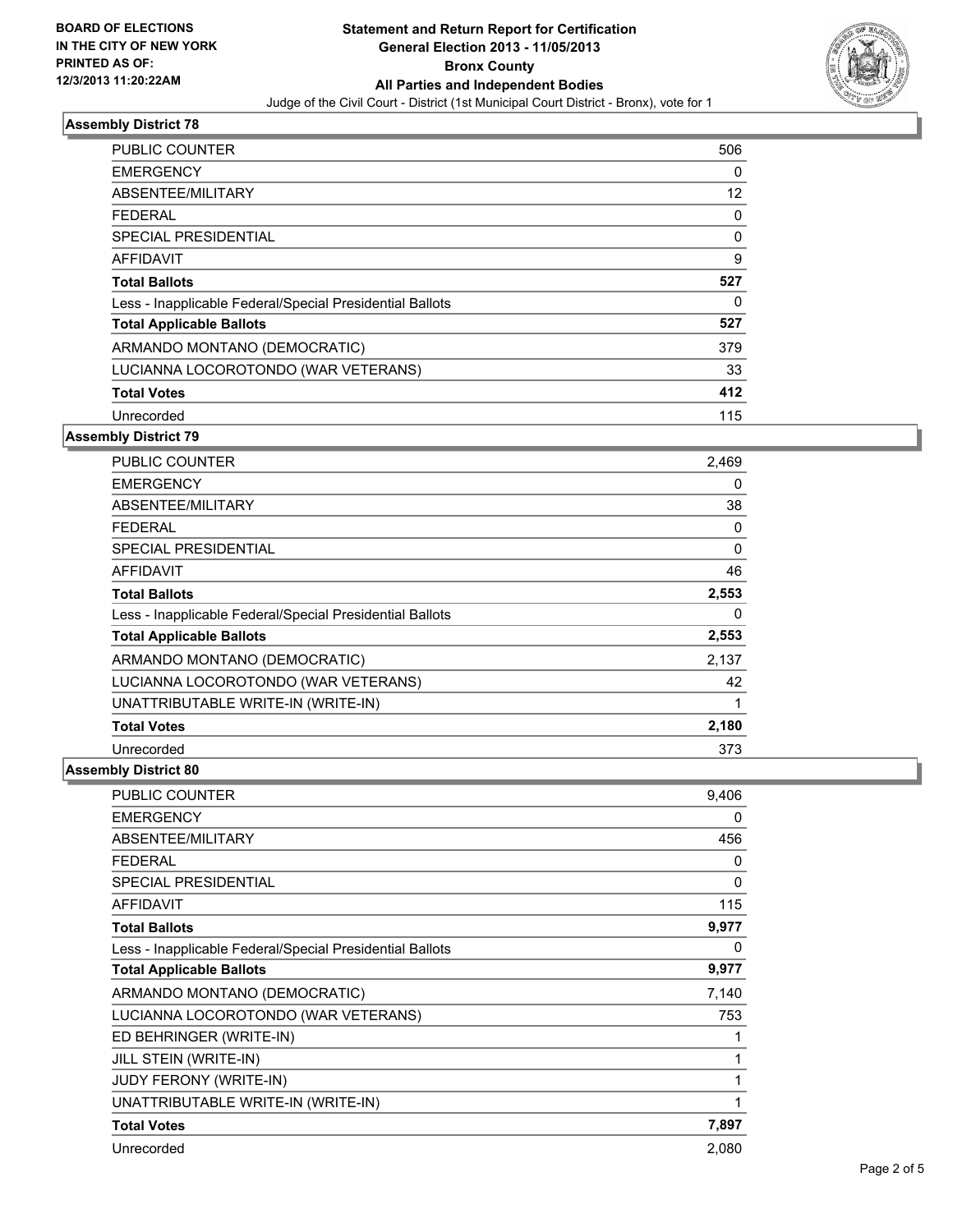

## **Assembly District 81**

| <b>PUBLIC COUNTER</b>                                    | 1,370 |
|----------------------------------------------------------|-------|
| <b>EMERGENCY</b>                                         | 0     |
| ABSENTEE/MILITARY                                        | 22    |
| <b>FEDERAL</b>                                           | 0     |
| SPECIAL PRESIDENTIAL                                     | 0     |
| <b>AFFIDAVIT</b>                                         | 21    |
| <b>Total Ballots</b>                                     | 1,413 |
| Less - Inapplicable Federal/Special Presidential Ballots | 0     |
| <b>Total Applicable Ballots</b>                          | 1,413 |
| ARMANDO MONTANO (DEMOCRATIC)                             | 1,190 |
| LUCIANNA LOCOROTONDO (WAR VETERANS)                      | 29    |
| <b>Total Votes</b>                                       | 1,219 |
| Unrecorded                                               | 194   |

#### **Assembly District 82**

| <b>PUBLIC COUNTER</b>                                    | 19,482 |
|----------------------------------------------------------|--------|
| <b>EMERGENCY</b>                                         | 78     |
| ABSENTEE/MILITARY                                        | 463    |
| <b>FEDERAL</b>                                           | 0      |
| SPECIAL PRESIDENTIAL                                     | 0      |
| <b>AFFIDAVIT</b>                                         | 172    |
| <b>Total Ballots</b>                                     | 20,195 |
| Less - Inapplicable Federal/Special Presidential Ballots | 0      |
| <b>Total Applicable Ballots</b>                          | 20,195 |
| ARMANDO MONTANO (DEMOCRATIC)                             | 13,811 |
| LUCIANNA LOCOROTONDO (WAR VETERANS)                      | 1,922  |
| <b>GERALD ESPOSITO (WRITE-IN)</b>                        | 1      |
| UNATTRIBUTABLE WRITE-IN (WRITE-IN)                       | 4      |
| <b>Total Votes</b>                                       | 15,738 |
| Unrecorded                                               | 4,457  |
|                                                          |        |

#### **Assembly District 83**

| <b>PUBLIC COUNTER</b>                                    | 15,017 |
|----------------------------------------------------------|--------|
| <b>EMERGENCY</b>                                         | 97     |
| ABSENTEE/MILITARY                                        | 346    |
| FEDERAL                                                  | 0      |
| <b>SPECIAL PRESIDENTIAL</b>                              | 0      |
| AFFIDAVIT                                                | 175    |
| <b>Total Ballots</b>                                     | 15,635 |
| Less - Inapplicable Federal/Special Presidential Ballots | 0      |
| <b>Total Applicable Ballots</b>                          | 15,635 |
| ARMANDO MONTANO (DEMOCRATIC)                             | 13,044 |
| LUCIANNA LOCOROTONDO (WAR VETERANS)                      | 332    |
| AL GORE (WRITE-IN)                                       | 1      |
| UNATTRIBUTABLE WRITE-IN (WRITE-IN)                       | 6      |
| <b>Total Votes</b>                                       | 13,383 |
| Unrecorded                                               | 2,252  |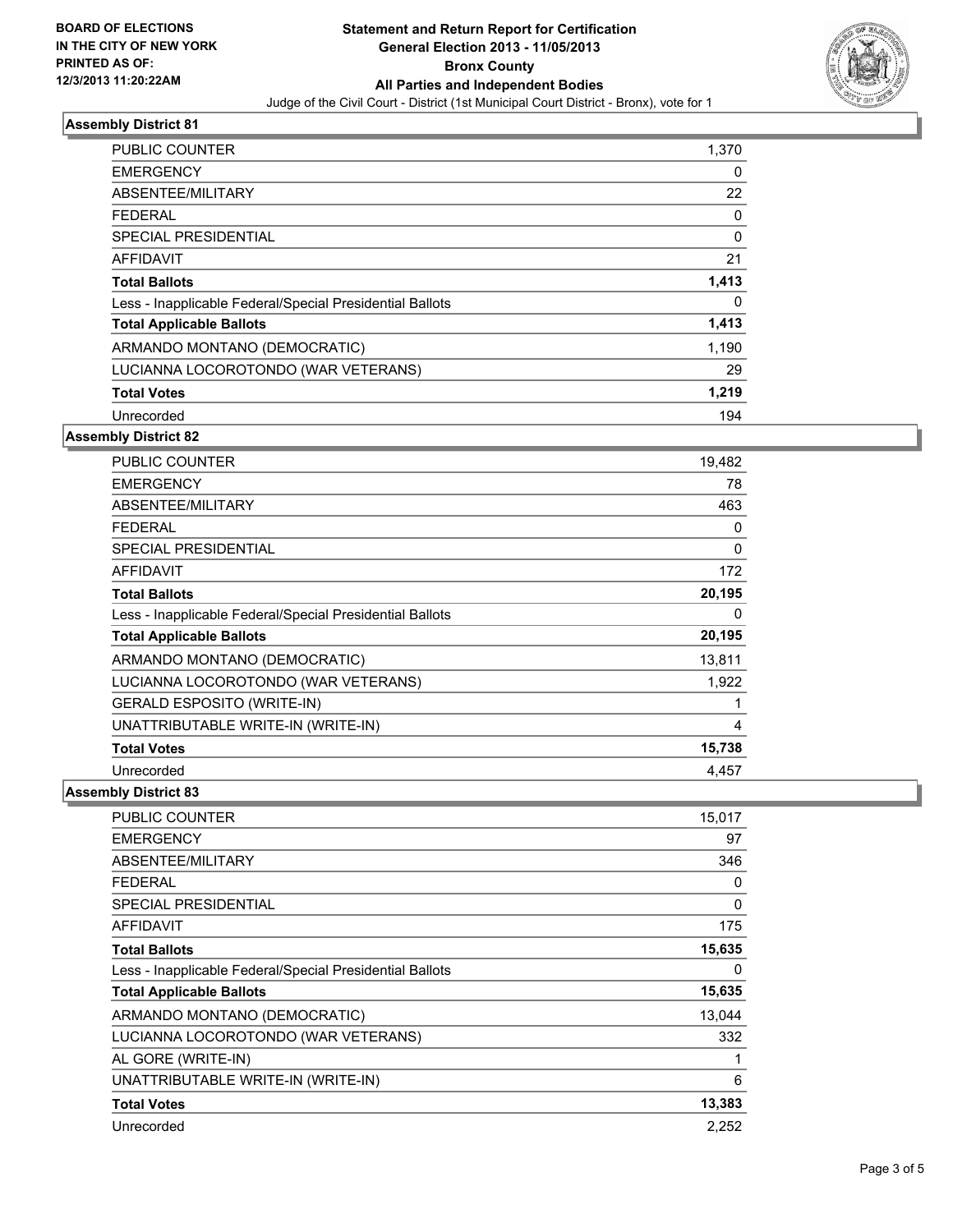

#### **Assembly District 84**

| <b>PUBLIC COUNTER</b>                                    | 1,137 |
|----------------------------------------------------------|-------|
| <b>EMERGENCY</b>                                         | 36    |
| ABSENTEE/MILITARY                                        | 18    |
| FEDERAL                                                  | 0     |
| SPECIAL PRESIDENTIAL                                     | 0     |
| <b>AFFIDAVIT</b>                                         | 25    |
| <b>Total Ballots</b>                                     | 1,216 |
| Less - Inapplicable Federal/Special Presidential Ballots | 0     |
| <b>Total Applicable Ballots</b>                          | 1,216 |
| ARMANDO MONTANO (DEMOCRATIC)                             | 1,017 |
| LUCIANNA LOCOROTONDO (WAR VETERANS)                      | 35    |
| UNATTRIBUTABLE WRITE-IN (WRITE-IN)                       |       |
| <b>Total Votes</b>                                       | 1,053 |
| Unrecorded                                               | 163   |

#### **Assembly District 85**

| <b>PUBLIC COUNTER</b>                                    | 10,671 |
|----------------------------------------------------------|--------|
| <b>EMERGENCY</b>                                         | 67     |
| ABSENTEE/MILITARY                                        | 186    |
| <b>FEDERAL</b>                                           | 0      |
| <b>SPECIAL PRESIDENTIAL</b>                              | 0      |
| <b>AFFIDAVIT</b>                                         | 178    |
| <b>Total Ballots</b>                                     | 11,102 |
| Less - Inapplicable Federal/Special Presidential Ballots | 0      |
| <b>Total Applicable Ballots</b>                          | 11,102 |
| ARMANDO MONTANO (DEMOCRATIC)                             | 9,102  |
| LUCIANNA LOCOROTONDO (WAR VETERANS)                      | 251    |
| DAROEL CLARK (WRITE-IN)                                  |        |
| RUTH FIGUEROA (WRITE-IN)                                 | 1      |
| UNATTRIBUTABLE WRITE-IN (WRITE-IN)                       | 3      |
| <b>Total Votes</b>                                       | 9,358  |
| Unrecorded                                               | 1.744  |

#### **Assembly District 87**

| <b>PUBLIC COUNTER</b>                                    | 13,072   |
|----------------------------------------------------------|----------|
| <b>EMERGENCY</b>                                         | 5        |
| ABSENTEE/MILITARY                                        | 202      |
| <b>FEDERAL</b>                                           | 0        |
| <b>SPECIAL PRESIDENTIAL</b>                              | $\Omega$ |
| AFFIDAVIT                                                | 194      |
| <b>Total Ballots</b>                                     | 13,473   |
| Less - Inapplicable Federal/Special Presidential Ballots | 0        |
| <b>Total Applicable Ballots</b>                          | 13,473   |
| ARMANDO MONTANO (DEMOCRATIC)                             | 10,808   |
| LUCIANNA LOCOROTONDO (WAR VETERANS)                      | 471      |
| UNATTRIBUTABLE WRITE-IN (WRITE-IN)                       | 5        |
| <b>Total Votes</b>                                       | 11,284   |
| Unrecorded                                               | 2,189    |